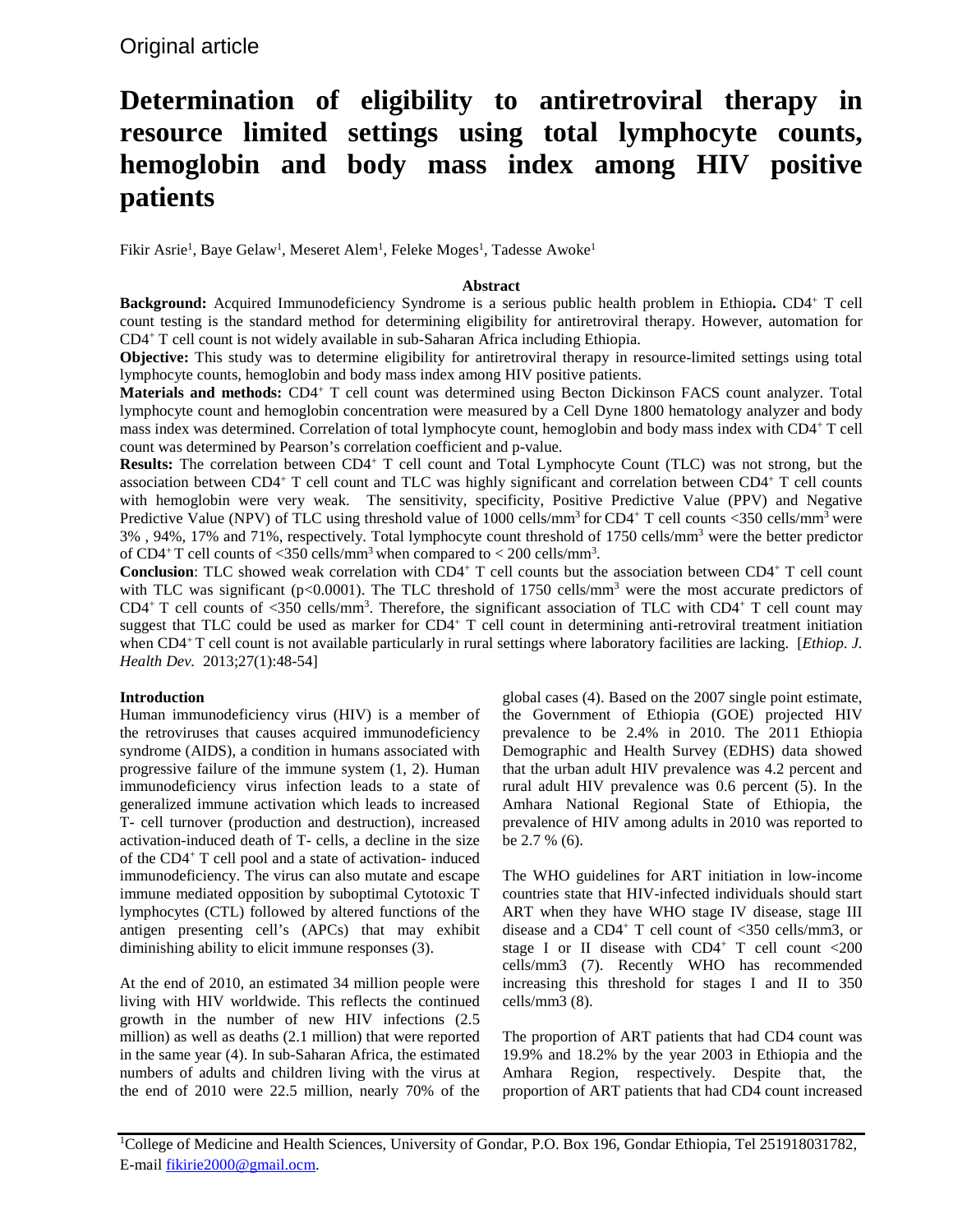to 68.6% by the year 2005 in the country (9). Although CD4+ T cell count is commonly used to determine ART initiation, the WHO guidelines recommend the use of clinical staging alone or in combination with total lymphocyte counts (TLCs) of < 1200 cells/mm3 in order to determine ART eligibility (7). However, many studies have found both clinical stages III/IV and the TLC threshold to have poor sensitivity for low  $CD4^+$  T cell counts, leading researchers attempt to define other TLC thresholds which better correspond to CD4+ T cell counts of < 200 or 350cells/mm3 (10-12).

Studies which have incorporated hemoglobin (Hgb) or haematocrit into clinical algorithms have shown improved performance of TLC in predicting low CD4+ T cell counts (13-15). However, such studies have treated the CD4+ T cell count threshold as an absolute standard, where initiating treatment in patients with CD4+ T cell counts above 200 cells/mm3 is undesirable. As delaying ART until CD4+ T cell counts fall below 200 cells/mm3 results in increased mortality (16) and most studies from sub-Saharan African settings have shown high mortality rates in the first year of therapy (17-19), it seems reasonable to adopt the more liberal ART eligibility criteria of <350 cells/mm3. The laboratory determination of the CD4+ T cell count requires the use of a fluorescence-activated Cell-Sorter (FACS) flowcytometer that makes the process both expensive and labor-intensive. In terms of comparative costs, a single CD4+ T cell count may be 30–50 times more expensive than a complete blood cell count (20). Determining total lymphocyte count, hemoglobin concentration and BMI are inexpensive to measure and do not require advanced technology. However, there is no sufficient information concerning the correlation of TLC, Hgb and BMI with CD4+ T cell counts in the study area in particular and in Ethiopia in general. Nevertheless, Abuye et al. reported that CD4 counts were independently associated with BMI among HIV-negative Ethiopians. They also concluded that low BMI among Ethiopians may have contributed to their overall low CD4 count (21).

The present study was designed to investigate the eligibility of antiretroviral therapy in resource-limited settings using total lymphocyte counts, hemoglobin and body mass index.

# **Methods**

A hospital-based cross-sectional study was conducted at University of Gondar Hospital. At the time of the study the hospital gives pre-antiretroviral therapy to 3000 HIV positive patients. In this study, only adult patients under pre-ART follow up were included. However, pregnant women, smokers, patients with tuberculosis, malaria and acute viral infections were excluded. Using a pretested and structured check list, information on sex, age, marital status, level of education, occupation, TB, diarrhea, and WHO stages of HIV were assessed. The data were completed by face-to-face interview. Five milliliters of venous blood was collected from each study subject using disposable tubes for routine laboratory investigation. The left over samples were used for this study but a written informed consent was taken from each patient during collection of the socio-demographic information. Blood samples were collected under aseptic conditions between 8:00 and 10:00 am and analyzed within an hour by mixing with Ethylene Diamine-Tetra-Acetic Acid (EDTA) anticoagulant for five minutes. The hemoglobin concentration and total leukocyte count (TLC) were determined using Cell Dyne 1800 hematology analyzer (Abbott Cell Dyne Operators manual). From the same blood samples, a CD4+ T cell count was enumerated using BD FACS count (BD Biosciences instrument user's guide) following the manufacturer's instructions.

All study subjects were assessed for malnutrition using body mass index (BMI) (22). The reliability of the study findings were guaranteed by implementing quality control (QC) measures throughout the whole process of the laboratory work. All materials, equipment and procedures were adequately controlled. FACS count (BD Biosciences instrument user's guide) and Cell Dyne 1800 (Abbott Cell Dyne Operators manual) were checked for linearity and validity by using quality control reagents. Pre-analytical, analytical and post-analytical stages of quality assurance that were incorporated in Standard Operating Procedures (SOPs) were strictly followed. Appropriate volume of blood and anticoagulant were used to maintain the specimen's quality. Every day before the samples were investigated, control reagents with low, medium and high concentration were simultaneously investigated by the Cell Dyne 1800 and FACS count machines to maintain the reagents quality.

The data was entered, cleaned and analyzed using SPSS statistical computer software version 20. Pearson's correlation coefficient, sensitivity, specificity, positive and negative predictive values and a Receiver Operating Characteristic (ROC) curve were used for statistical analysis to determine the association between TLC, hemoglobin concentration and BMI with that of CD4<sup>+</sup> T cell count. A p-value of less than 0.05 was considered as statistically significant. Ethical approval was obtained from the University of Gondar, School of Biomedical and Laboratory Sciences Ethical Clearance Committee before going ahead with the study. Each study participant was asked to participate voluntarily. When the study participants agreed to participate, written informed consent was obtained from each of them. Each study participant was informed about the objective of the study which was to contribute to the improvement and to look for alternative evaluation method to initiate antiretrovirus treatment for poor patients in resource poor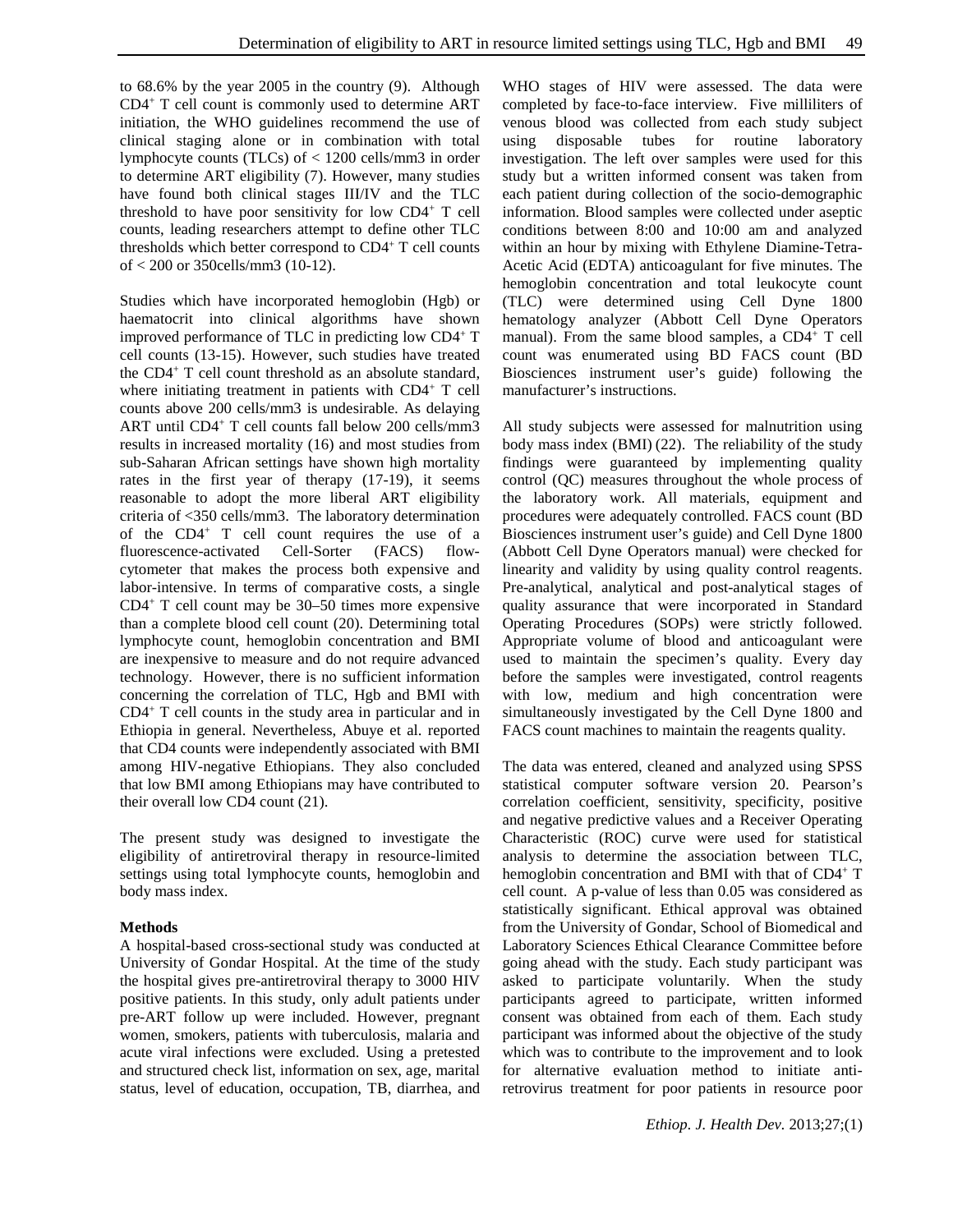health facilities. Voluntary participation and the right to withdraw at any time were emphasized.

#### **Results**

#### *Socio-demographic Characteristics*:

A total of 341 pre-ART HIV positive patients were recruited for the present study. One hundred twenty-three patients (36.1%) were males and 218 (63.9%) were females. The median age of the study participants was 30 years  $( IQR = 26.5-38.5)$  and the majority  $(75.6 %)$  were living in urban settings. Three hundred eight (90.3%) of the participants were Orthodox Christians and data on marital status showed that 158 (46.3%) were married (Table 1).

Table 1: **Socio-demographic Characteristic of HIV Positive Study Participants at the University of Gondar Hospital, Northwest Ethiopia, 2012**

| Characteristic            |                   | Male N $(%)$ | Female N (%) | Total N (%) |
|---------------------------|-------------------|--------------|--------------|-------------|
| Age (yrs)                 | 18-29             | 31 (22)      | 107 (78)     | 138 (40.5)  |
|                           | 30-39             | 53 (41)      | 75 59)       | 128 (37.5)  |
|                           | 40-49             | 28 (58)      | 20(42)       | 48 (14)     |
|                           | $\geq 50$         | 11(41)       | 16 (59)      | 27(8)       |
| Residence                 | Urban             | 89 (34.5)    | 169 (65.5)   | 258 (75.6)  |
|                           | Rural             | 34 (40.9)    | 49 (59.1)    | 83 (24.4)   |
| <b>Marital status</b>     | Single            | 34 (66.7)    | 17(33.3)     | 51 (15)     |
|                           | Married           | 64 (40.5)    | 94 (59.5)    | 158 (46.3)  |
|                           | Divorced          | 22 (24.7)    | 67 (75.3)    | 89 (26.1)   |
|                           | Widowed           | 2(5.9)       | 32(94.1)     | 34 (10)     |
|                           | Separated         | 1(11.1)      | 8(88.9)      | 9(2.6)      |
| Religion                  | Orthodox          | 112 (36.4)   | 196 (63.6)   | 308 (90.3)  |
|                           | Muslim            | 10(37.1)     | 17 (62.9)    | 27(7.9)     |
|                           | Protestant        | 0            | 2(100)       | 2(0.6)      |
|                           | Catholic          | 1(25)        | 3(75)        | 4(1.2)      |
| Occupation                | Merchant          | 19 (35.2)    | 35(64.8)     | 54 (16)     |
|                           | Civil servant     | 29 (54.7)    | 24 (44.3)    | 53 (15.5)   |
|                           | House wife        | 0            | 61 (100)     | 61 (17.9)   |
|                           | <b>Student</b>    | 2(13.3)      | 13 (86.7)    | 15(4.4)     |
|                           | Farmer            | 15(53.5)     | 13 (46.5)    | 28(8.2)     |
|                           | <b>Driver</b>     | 9(100)       | 0            | 9(2.6)      |
|                           | Daily laborer     | 38 (41.7)    | 53(58.3)     | 91 (26.6)   |
|                           | Private           | 11 (40.9)    | 19 (59.1)    | 30(8.8)     |
| <b>Educational status</b> | Illiterate        | 25 (23.8)    | 80 (76.2)    | 105 (30.8)  |
|                           | Elementary school | 48 (44)      | 61 (56)      | 109 (32)    |
|                           | High school       | 31 (36)      | 55 (64)      | 86 (25.2)   |
|                           | Certificate       | 1(10)        | 9(90)        | 10(2.9)     |
|                           | Diploma           | 14 (56)      | 11 (44)      | 25(7.1)     |
|                           | Degree and above  | 4 (66.7)     | 2(33.3)      | 6(2)        |
| Total                     |                   | 123 (36.1)   | 218 (63.9)   | 341(100)    |

# *Immuno-hematological Profiles of the Pre-ART HIV Positive Patients*:

The median CD4<sup>+</sup> T cell count and total lymphocyte count (TLC) were  $342$  cells/mm<sup>3</sup> (IQR=212-496) and  $2000 \text{ cells/mm}^3$  (IQR=1500-2600), respectively. The median hemoglobin (Hgb) concentration and body mass index (BMI) were 13.1 g/dl (IQR=11.6-14.1) and 20.1 kg/m<sup>2</sup> (IQR=18.3-22.6), respectively (Table 2).

In this study, 83 (24.3%) of the study participants had CD4<sup>+</sup> T cell counts of  $\langle 200 \text{ cells/mm}^3$ , 96 (28.2%) of them had CD4+ T cell counts between 200 to 350 cells/mm<sup>3</sup> and the rest (47.5%) had  $>$  350 cell/mm<sup>3</sup>. Forty eight (14.1%) of the study participants had total lymphocyte counts (TLC) of  $\langle 1200 \text{ cells/mm}^3$ . On the other hand, 103 (30.2%) study participants had hemoglobin concentrations of <12g/dl and 91(26.7%) of them had body mass index of  $\langle 18.5 \text{ kg}/\text{m}^2$ . Fifty two (62.7%) participants had total lymphocyte counts of  $>1200$  cells/mm<sup>3</sup> with CD4<sup>+</sup> T cell counts of <200 cells/ $mm<sup>3</sup>$  (Table 3).

# *Correlation of Total Lymphocyte Count, Hemoglobin and Body Mass Index with CD4+ T Cell Count*:

Correlation between CD4+ T cell count and TLC (n=341) (r=0.425) was not strong, but the association between

Table 2: **Immuno-hematological profiles and body mass index of the study participants at University of Gondar Hospital, Northwest Ethiopia, 2012**

|                                | N   | Minimum | Maximum | Median | <b>IQR</b> | Mean   | St Dev. |  |
|--------------------------------|-----|---------|---------|--------|------------|--------|---------|--|
| Hemoglobin                     | 341 | 5.80    | 18.30   | 13.1   | 11.6-14.1  | 12.8   | 1.9     |  |
| Total lymphocyte counts        | 341 | 500.0   | 5220.00 | 2000   | 1500-2600  | 2127.6 | 908.4   |  |
| CD4 <sup>+</sup> T cell counts | 341 | 13.00   | 1103.00 | 342    | 212-496    | 367.4  | 214.2   |  |
| Body mass Index                | 341 | 12.32   | 33.60   | 20.1   | 18.3-22.6  | 20.6   | 3.4     |  |

IQR-Inter quartile range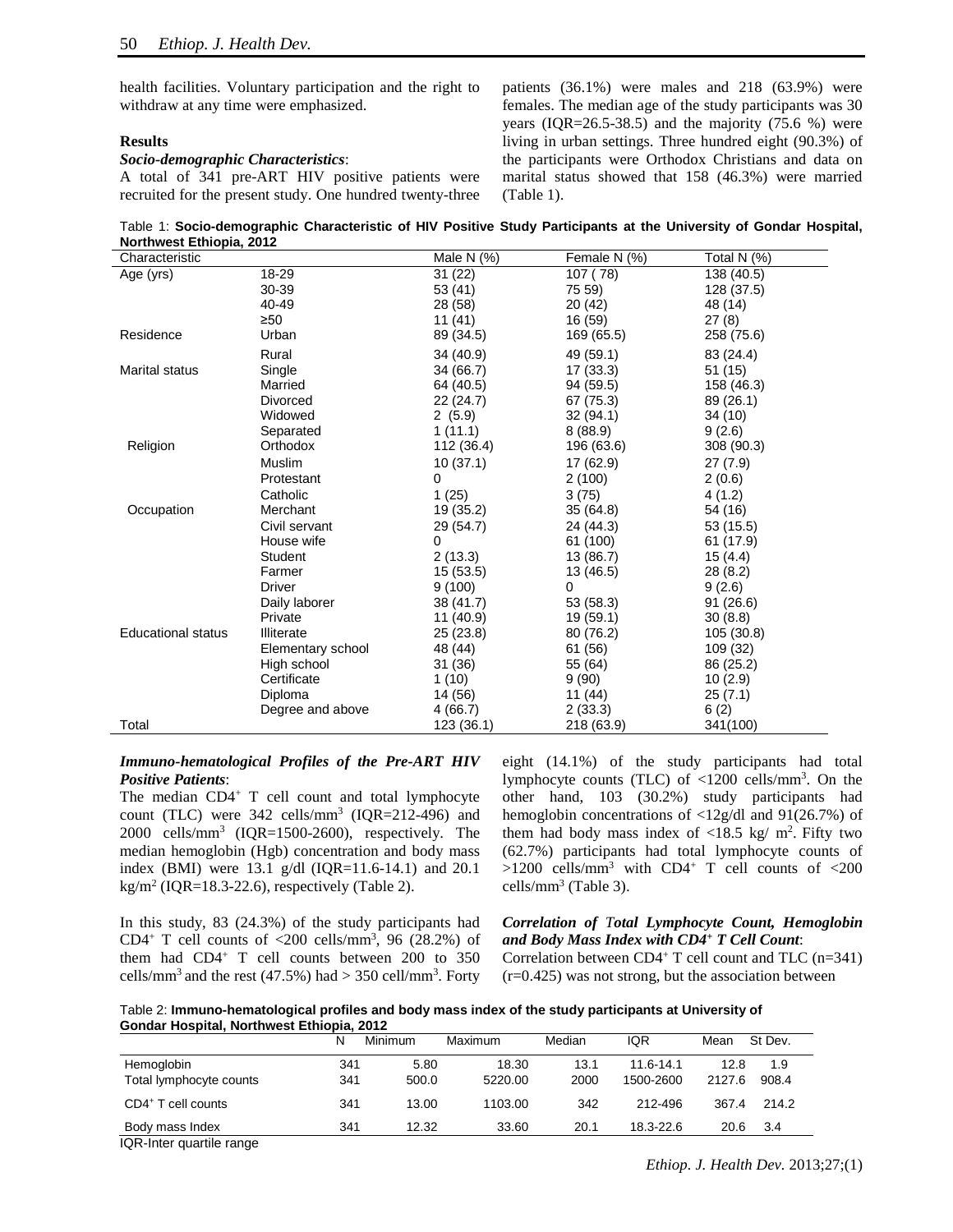CD4+ T cell count and TLC was significant  $(p<0.0001)$ and correlation between CD4<sup>+</sup> T cell count with hemoglobin  $(r=0.188, p=0.0005)$  was very weak. Moreover, there was no significant correlation between BMI and CD4<sup>+</sup> T cell count. The Positive Predictive Value (PPV) for CD4<sup>+</sup> T cell count of  $\langle 200 \text{ cells/mm}^3$ using a threshold value of  $1000$  cells/mm<sup>3</sup> for TLC was 78%, while the sensitivity was only 17%. The Negative Predictive Value (NPV) was 79%, with 98% specificity. The sensitivity, specificity, PPV and NPV of TLC using a threshold value of  $1000$  cells/mm<sup>3</sup> for CD4<sup>+</sup> T cell count of <350 cells/mm3 were 3% , 94%, 17% and 71%, respectively (Table 4). A TLC threshold value of 1200 cells/mm<sup>3</sup> with CD4<sup>+</sup> T cell count of  $\langle 200 \text{ cells/mm}^3$ gave a sensitivity of 25% and a specificity of 97%. A TLC threshold of 1750 cells/mm<sup>3</sup>produced sensitivity, specificity, PPV, and NPV of 65%, 69%, 4%, and 86%, respectively with an accuracy of 79% for CD4+ T cell count of <200 cells/mm3 . Initiation of ART to all HIV positive participants with a TLCs of  $\leq$  2250 cells/mm<sup>3</sup> produced a sensitivity of 82% for CD4+ T cell count of  $\langle$ 200 cells/mm<sup>3</sup> (Table 4).

Table 3: **Distribution of Immuno-hematological profiles and Body mass index of study participants by CD4+ T cell count strata at University of Gondar Hospital, Northwest Ethiopia, 2012**

|                     |           | $CD4^+$ T cell count/mm <sup>3</sup> |          | Total     |           |  |
|---------------------|-----------|--------------------------------------|----------|-----------|-----------|--|
|                     |           | ≤200                                 | 200-350  | >350      | N(%)      |  |
|                     |           | N(% )                                | N(% )    | N(% )     |           |  |
| $TLC/mm^3$          | ≤1200     | 29(34.9)                             | 15(15.6) | 4(14.1)   | 48(14.1)  |  |
|                     | 1200-3500 | 52(62.7)                             | 77(80.2) | 138(85.2) | 267(78.3) |  |
|                     | >3500     | 2(2.4)                               | 4(4.2)   | 20(12.3)  | 26(7.6)   |  |
| Hgb g/dl            | ≤12       | 39(47.0)                             | 23(24.0) | 41(25.3)  | 103(30.2) |  |
|                     | $12 - 18$ | 44(53.0)                             | 72(75)   | 121(74.7) | 237(69.1) |  |
|                     | $>18$     | 0                                    | 1(1)     | 0         | 1(0.3)    |  |
| BMI $\text{Kq/m}^2$ | < 18.5    | 32(38.6)                             | 27(28.1) | 32(19.8)  | 91(26.7)  |  |
|                     | 18.5-25   | 49(59.0)                             | 60(6.5)  | 105(64.8) | 214(62.8) |  |
|                     | >25       | 2(2.4)                               | 9(9.4)   | 25(15.4)  | 36(10.6)  |  |
| Total               |           | 83(24.3)                             | 96(28.2) | 162(47.5) | 341(100)  |  |

Table 4: **Sensitivity, specificity and predictive values of TLCs alone or in combination with Hgb and BMI in predicting CD4+ T cell counts ≤200cells/mm3 and ≤350cells/mm3 at University of Gondar Hospital, Northwest Ethiopia, 2012**

| <b>TLC</b><br>Hgb<br><b>BMI</b><br>TLC LTD |      |           |      | CD4 <sup>+</sup> T cell count ≤200cells/mm <sup>3</sup> |      |            |            | CD4 <sup>+</sup> T cell count ≤350cells/mm <sup>3</sup> |           |      |            |            |           |      |
|--------------------------------------------|------|-----------|------|---------------------------------------------------------|------|------------|------------|---------------------------------------------------------|-----------|------|------------|------------|-----------|------|
| <b>UTD</b>                                 | TD   | <b>TD</b> | Sen. | Sp                                                      | PPV  | <b>NVP</b> | <b>ACC</b> | Sen.                                                    | <b>SP</b> | PPV  | <b>NVP</b> | <b>ACC</b> | <b>FP</b> |      |
| CD4 alone<br><b>TLC</b> alone              |      |           |      | 1.00                                                    | 1.00 | 1.00       | 1.0        | 1.0                                                     | 1.0       | 1.0  | 1.0        | 1.0        | 1.0       | 0    |
| 1000                                       |      |           |      | 0.17                                                    | 0.98 | 0.78       | 0.79       | 0.79                                                    | 0.03      | 0.94 | 0.17       | 0.71       | 0.68      | 0.02 |
| 1200                                       |      |           |      | 0.25                                                    | 0.97 | 0.72       | 0.80       | 0.79                                                    | 0.08      | 0.91 | 0.21       | 0.75       | 0.67      | 0.04 |
| 1500                                       |      |           |      | 0.48                                                    | 0.84 | 0.49       | 0.83       | 0.75                                                    | 0.28      | 0.78 | 0.33       | 0.73       | 0.64      | 0.16 |
| 1750                                       |      |           |      | 0.65                                                    | 0.69 | 0.4        | 0.86       | 0.79                                                    | 0.50      | 0.65 | 0.36       | 0.77       | 0.61      | 0.31 |
| 2000                                       |      |           |      | 0.74                                                    | 0.58 | 0.36       | 0.87       | 0.62                                                    | 0.64      | 0.56 | 0.36       | 0.80       | 0.58      | 0.42 |
| 2250                                       |      |           |      | 0.82                                                    | 0.43 | 0.32       | 0.88       | 0.52                                                    | 0.78      | 0.43 | 0.35       | 0.83       | 0.53      | 0.57 |
| 2500                                       |      |           |      | 0.87                                                    | 0.36 | 0.30       | 0.89       | 0.48                                                    | 0.86      | 0.37 | 0.35       | 0.87       | 0.51      | 0.64 |
| 2750                                       |      |           |      | 0.92                                                    | 0.24 | 0.28       | 0.90       | 0.70                                                    | 0.91      | 0.25 | 0.32       | 0.87       | 0.43      | 0.76 |
| 3000                                       |      |           |      | 0.93                                                    | 0.18 | 0.02       | 0.89       | 0.36                                                    | 0.92      | 0.18 | 0.31       | 0.85       | 0.39      | 0.82 |
| 3500                                       |      |           |      | 0.96                                                    | 0.11 | 0.26       | 0.90       | 0.31                                                    | 0.95      | 0.10 | 0.29       | 0.83       | 0.34      | 0.90 |
| Hemoglobin alone                           |      | 12        |      | 0.47                                                    | 0.28 | 0.38       | 0.77       | 0.70                                                    | 0.28      | 0.81 | 0.70       | 0.41       | 0.60      | 0.19 |
| TLC combined with Hgb and/or BMIs          |      |           |      |                                                         |      |            |            |                                                         |           |      |            |            |           |      |
| 1750                                       | 2750 | 11        | 18   | 0.04                                                    | 0.97 | 0.30       | 0.76       | 0.75                                                    | 0.04      | 0.98 | 0.4        | 0.72       | 0.71      | 0.03 |
| 1750                                       | 2750 | 12        | 18   | 0.05                                                    | 0.97 | 0.31       | 0.76       | 0.74                                                    | 0.04      | 0.96 | 0.31       | 0.72       | 0.70      | 0.05 |
| 1750                                       | 2750 | 11        |      | 0.05                                                    | 0.96 | 0.33       | 0.72       | 0.70                                                    | 0.05      | 0.96 | 0.27       | 0.76       | 0.74      | 0.04 |
| 1750                                       | 2750 | 12        |      | 0.08                                                    | 0.92 | 0.24       | 0.76       | 0.71                                                    | 0.08      | 0.91 | 0.28       | 0.72       | 0.68      | 0.09 |
| 2000                                       | 3000 | 11        |      | 0.01                                                    | 0.96 | 0.09       | 0.75       | 0.73                                                    | 0.04      | 0.97 | 0.36       | 0.72       | 0.70      | 0.04 |
| 2000                                       | 3000 | 12        |      | 0.04                                                    | 0.92 | 0.13       | 0.75       | 0.71                                                    | 0.05      | 0.93 | 0.22       | 0.71       | 0.68      | 0.08 |
| 2000                                       | 3000 |           | 18   | 0.06                                                    | 0.93 | 0.22       | 0.76       | 0.72                                                    | 0.08      | 0.94 | 0.35       | 0.72       | 0.70      | 0.07 |
| 2000                                       | 3000 | 11        | 18   | 0.04                                                    | 0.99 | 0.50       | 0.76       | 0.76                                                    | 0.03      | 0.99 | 0.50       | 0.72       | 0.72      | 0.01 |

NB: Body Mass Index=Weight (Kg)/Height (m<sup>2</sup>), Sen. -Sensitivity, SP =Specificity,

FP =false positive, PPV- Positive Predictive Value, NPV-Negative Predictive Value, UTD-Upper Threshold, LTD-Lower Threshold, TD-Threshold, ACC-Accuracy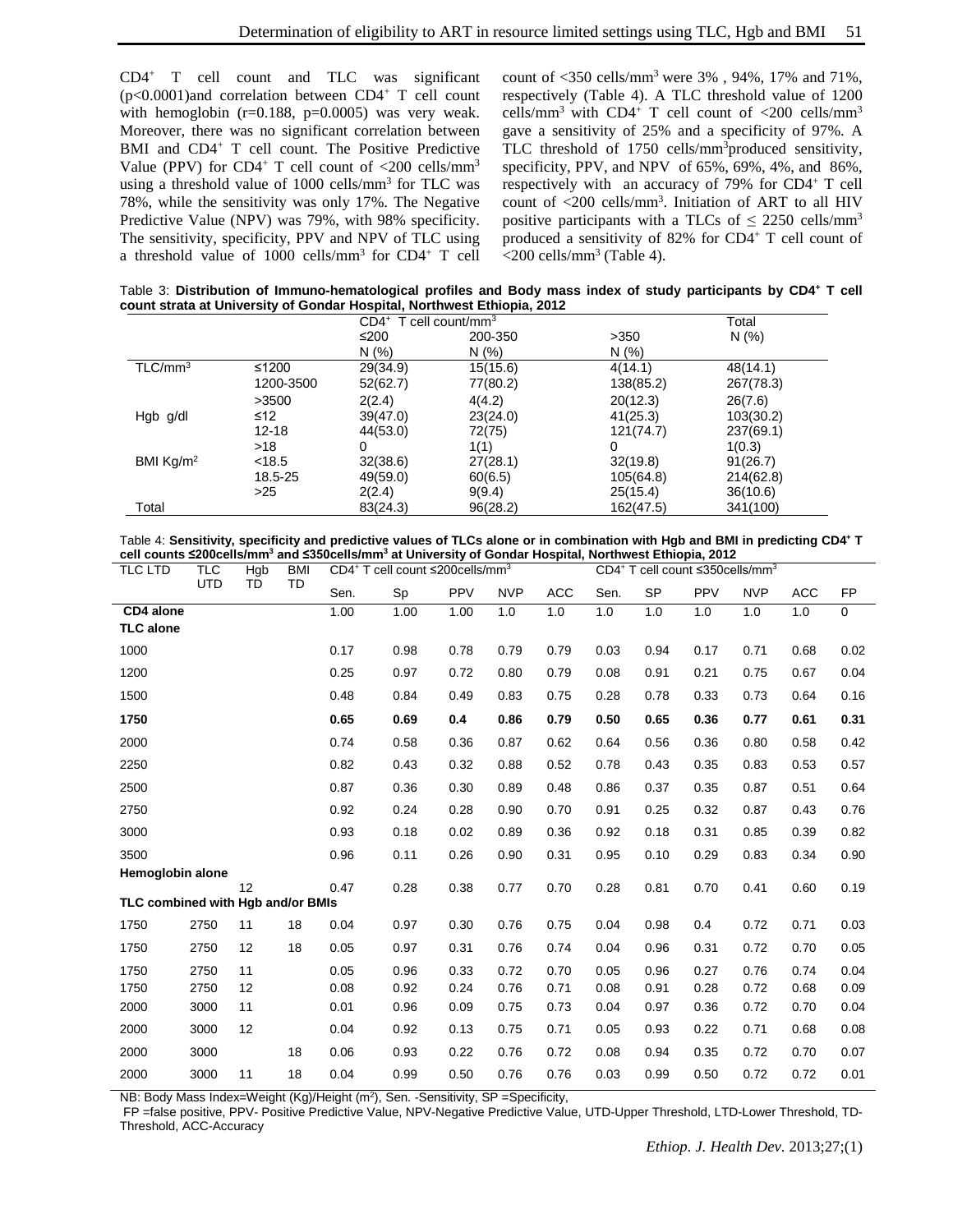# **Discussion**

The peripheral blood absolute CD4+ T cell count and CD4+ T cell proportion are among the surrogate markers for the assessment of the risk for progression to AIDS in HIV-infected individuals. They are clinically useful in assessing the risk of developing certain AIDS-related opportunistic infections and for timing the initiation of antiretroviral and prophylactic antimicrobial therapies (23). The median CD4+ T cell count and the total leukocyte count observed among HIV-positive patients in Gondar  $(342 \text{ cell/mm}^3 \text{ and } 2000 \text{ cell/mm}^3)$  were relatively similar to the reports of a similar study from Uganda, which were 239 cells/mm<sup>3</sup> and 1830 cells/mm<sup>3</sup>, respectively (24). One of the possible reasons for the difference between the findings of these two studies could be the delay in time during laboratory investigations. However, the median CD4+ T cell count in the present study  $(342 \text{ cells/mm}^3)$  was lower than the finding in the study from Brazil  $(430 \text{ cells/mm}^3)$ , but the median TLC (1900 cells/mm<sup>3</sup>) was almost comparable (22). On the other hand, lymphocyte counts reported for adults from the Central African Republic were significantly higher than those found in studies conducted in Ethiopia (25). The difference and/or discrepancies observed on CD4+ T cell count among different population groups could be because of the different ethnic and socioeconomic factors that can influence difference in immune-hematological profiles.

The proportion of HIV positive patients that had  $CD4^+$  T cell counts of  $\langle 200 \text{ cells/mm}^3$  and  $CD4^+$  T cell counts of  $\langle$ 350 cells/mm<sup>3</sup> in the present study were 24.3% and 52.5%, respectively. This was by far different from a similar report from Indonesia, where 66% had CD4<sup>+</sup> T cell counts of  $\langle 200 \text{ cells/mm}^3$  and  $81\%$  had  $\langle 350 \rangle$ cells/mm3 (26). However, in the present study, tuberculosis patients, pregnant mothers, WHO clinical stage IV patients and smokers, were excluded. Previously**,** Irwin had reported low CD4+ T-cell counts associated with a variety of conditions, including many viral infections, bacterial infections, parasitic infections, sepsis, tuberculosis, coccidioidomycosis, burns, trauma, and intravenous injections of foreign proteins, malnutrition, over-exercising, pregnancy, normal daily variation, psychological stress, and social isolation (27- 29).

In the present study,  $CD4^+$  T cell counts were slightly correlated with TLC and the association was strong and significant (<0.0001). Recently, Githinji et al. from Kenya reported that TLC and CD4 counts were positively correlated in children with severe immunosuppression because of HIV-1 infection (30). In addition, according to reports from China the correlation between CD4+ T cell counts with TLC was found to be statistically significant (31). Strong correlation between CD4+ T cell counts and TLC was also reported in India (32), Indonesia (26), Iran (33) and England (34). However, Daka and Loha from the Southern Ethiopia reported low sensitivity and specificity of TLC as a

surrogate measure of CD4 counts (35). Low correlation between CD4+ T cell counts with hemoglobin was found in the present study. Correlation of hemoglobin concentration with CD4+ T cell count was not also significant in a study from Iran and China (33, 36). Correlation between CD4+ T cell counts with BMI was not also statistically significant in the present study. This was also supported by other similar studies in Uganda and Indonesia that reported no significant correlation between  $CD4^+$  T cell count and BMI (24, 26). However, it is believed that malnutrition reduces body weight, depletes energy stores, brings about loss of somatic protein (low muscle mass) and low levels of serum albumin, transfer in, pre-albumin and other visceral proteins (37). Nutritional deficiency has a major impact on immune function which may result in depression of lymphocyte count or function that are not desirable in an individual fighting invasive infection.

The WHO guidelines for ART initiation in low-income countries state that HIV-infected individuals should start ART when TLC is  $\leq 1200$  cells/mm<sup>3</sup> or CD4<sup>+</sup> T cell count is  $\langle 200 \text{ cells/mm}^3 (8)$ . In the present study, pre-ART HIV positive study participants with CD4+ T cell count of  $\langle$ 200 cells/mm<sup>3</sup> that had TLCs of  $\leq$ 1200 cells/mm<sup>3</sup> demonstrated a sensitivity of 25%; specificity=97%; PPV=72% and NPV=80%. Previous reports from India showed that pre-ART HIV positive study subjects having TLC of  $\leq$ 1200 cells/mm<sup>3</sup> had a sensitivity of 70.3%, specificity of 95%, PPV of 89.7% and NPV of 84.9% for predicting  $CD4^+$  T cell count of  $\langle 200 \text{ cells/mm}^3 (26)$ . This finding indicated that taking similar CD4+ T cell count and TLC among different population groups resulted in different sensitivity, specificity, positive predictive value and negative predictive values for initiating anti-retroviral therapy among HIV positive patients. The specificity, PPV and NPV of the present study were comparable with other studies, even though the sensitivity was found to be lower. The difference in sensitivity could be attributed to differences in factors related to: immuno-hematology, socioeconomic, biological, feeding habit, and even the virus species that caused the disease within the different population groups. HIV-1 is more virulent and more infective than HIV-2 (38). HIV-1 subtype C virus was reported to be the main strain in HIV infection in Ethiopia as well as in Eeastern and Southern Africa (37).

Eligibility for ART to all participants with a TLCs of  $\leq$ 1750 cells/mm3 produced the most accurate predictor of CD4<sup>+</sup> T cell count of  $\langle 200 \text{ cells/mm}^3 \text{ giving an accuracy}$ of 79% (95% CI: 69-80). On the other hand treatment initiation for all patients with a TLC of  $\langle 2000 \text{ cells/mm}^3,$ excluded all patients with a TLC of >3000 cells/mm<sup>3</sup>.Threrefore, the use of hemoglobin concentration and BMI values for those patients with TLC of between 2000 cells/mm3 and 3000cells/mm3 might help determine eligibility for ART. In a study conducted in Uganda, Moore et al. reported that treatment algorithms with a TLC of  $< 2000$  cells/mm<sup>3</sup>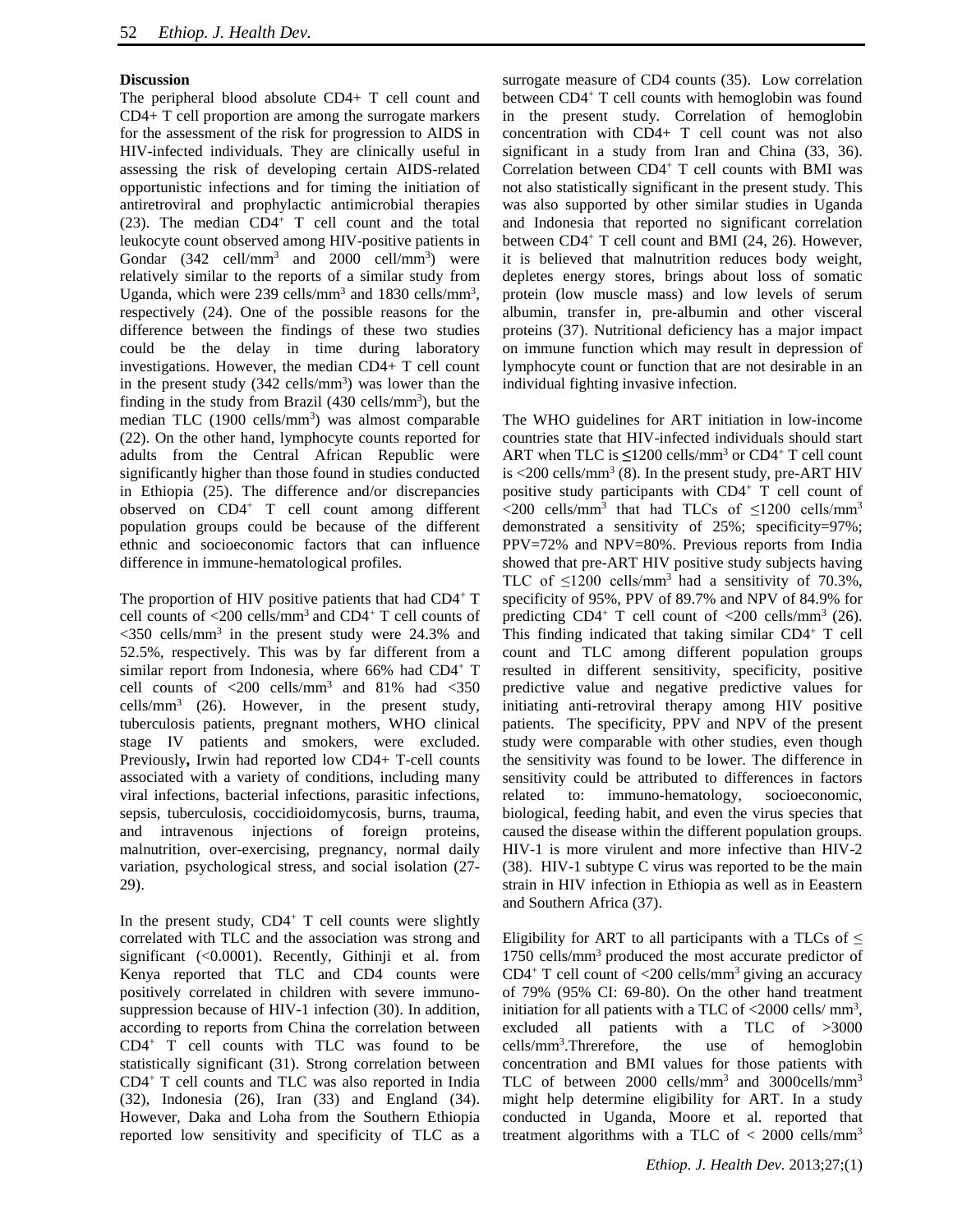excluded all patients with a TLC of  $> 3000$  cells/mm<sup>3</sup>. They used hemoglobin and/or BMI values to determine eligibility for those with TLC values between 2000 to 3000 cells/mm3 that marginally improved accuracy (23). Moreover, Gautam et al. (24) showed that low hemoglobin concentration values and low BMI are independent risk factors for HIV disease progression. Therefore, we suggest that incorporating hemoglobin concentration and BMI into the ART eligibility criteria could be valuable but it requires additional studies. Moreover, the present study demonstrated that using a TLC of  $2250$  cells/mm<sup>3</sup> to determine ART eligibility in subjects with WHO clinical stages I, II or III, could identify 82% of subjects with  $CD4^+$  T cell count of  $\langle 200 \rangle$ cells/mm<sup>3</sup>, while 57% of subjects eligible for ART would have  $CD4^+$  T cell counts of  $> 200$  cells/mm<sup>3</sup>. This is supported by other studies reporting that offering ART to all subjects with TLC of less than 2250 cells/mm3 produced a sensitivity of 88% (23).

The laboratory investigation method used in this study was only CD4<sup>+</sup> T cell count which is not the only perfect predictor of the severity of viral infection among HIV positive patients. The gold standards for determining eligibility for ART are both determining viral load, which measures the severity of viral infection, and CD4+ T cell count. The proportion of HIV positive study subjects with CD4<sup>+</sup> T cell counts of  $<$  200 cells/mm<sup>3</sup> and  $<$  350 cells/ $mm<sup>3</sup>$  in the present study was not very high: 83 (24.3%) and 179 (52.5%), respectively resulting in a large number of subjects being not ART-eligible: 162 (47.5%).In conclusion, although the TLC showed weak correlation with  $CD4^+$  T cell counts, the association between CD4<sup>+</sup> T cell count and TLC was significant ( $p<0.0001$ ). The correlation between Hgb and CD4<sup>+</sup> T cell counts was weaker and there was no correlation between BMI and  $CD4^+$  T cell counts. Eligibility for ART of all participants with TLCs of  $\leq$  1750cells/mm<sup>3</sup> produced the most accurate predictor of CD4+ T cell count of  $\langle 350 \text{ cells/mm}^3$  giving an accuracy of 79% and initiation of ART to all HIV positive participants with a TLCs of  $\leq$  2250 cells/mm<sup>3</sup> produced a sensitivity of 82% for CD4<sup>+</sup> T cell counts of  $\langle 200 \text{ cells/mm}^3$ . Therefore, although weak, the significant association of TLC with CD4+ T cell count may suggest the possibility that TLC could be used as marker for CD4+ T cell count in determining anti-retroviral treatment initiation when CD4+T cell count is not available particularly in rural settings where laboratory facilities are lacking. Further studies are also suggested to confirm the relationships using larger sample size.

### **Acknowledgements**

We would like to acknowledge the Department of Haematology, School of Biomedical and Laboratory Sciences, University of Gondar, for all the support we got to conduct this research work. We also would like to extend our deepest appreciation to the study participants for their willingness in providing the information set for the study.

# **References**

- 1. Weiss RA. How does HIV cause AIDS? *Science* 1993; 260(5112):1273–1279.
- 2. Douek DC, Roederer M, Koup RA. Emerging Concepts in the Immuno-pathogenesis of AIDS. *Annu Rev Med* 2009; 60:471–4784.
- 3. Seiter J, Fass M, Stanley E, Waterman M. HIV/AIDS: Biology and treatment. *Biol Int* 2011:49- 50.
- 4. Joint United Nations Program on HIV/AIDS: World AIDS Day Report. Geneva: UNAIDS; 2011;
- 5. Central Statistical Agency of Ethiopia and ICF International*.* Ethiopia Demographic and Health Survey 2011. Addis Ababa, Ethiopia and Calverton, Maryland, USA.
- 6. Ethiopia HIV/AIDS Prevention and Control Office, Ethiopia Ministry of Health. Addis Ababa Ethiopia, Final Draft. 2009:1-75.
- 7. World Health Organization: Scaling up antiretroviral therapy in resource limited settings: Guidelines for a Public Health Approach. Geneva: WHO; 2003.
- 8. World Health Organization: Antiretroviral therapy for HIV infection in adults and adolescents in resource-limited settings: Towards universal access. Geneva: WHO; 2006.
- 9. Ethiopia HIV/ AIDS Prevention and Control Office (HAPCO). ART scale-up in Ethiopia: Success and challenges. Addis Ababa, Ethiopia [Cited 2013 April 02]. Available from: URL[:http://www/hapco.gov.com.](http://www/hapco.gov.com)
- 10. Tassie JM, Marquardt T, Damisoni H, Odhiambo OD, Mulemba M, Szumilin E, et al. Indirect markers to initiate highly active antiretroviral therapy in a rural African setting. *AIDS* 2004; 18(8):1226-1228.
- 11. Jacobson MA, Liu L, Khayam-Bashi H, Deeks SG, Hecht FM, Kahn J. Absolute or total lymphocyte count as a marker for the CD4 T lymphocyte criterion for initiating antiretroviral therapy. *AIDS* 2003; 17(6):917-919.
- 12. Kumarasamy N, Mahajan AP, Flanigan TP, Hemalatha R, Mayer KH, Carpenter CC, et al. Total lymphocyte count (TLC) is a useful tool for the timing of opportunistic infection: Prophylaxis in India and other resource-constrained countries. *J Acquir Immune Defic Syndr* 2002; 31(4):378-383.
- 13. Spacek LA, Griswold M, Quinn TC, Moore RD. Total lymphocyte count and hemoglobin combined in an algorithm to initiate the use of highly active antiretroviral therapy in resource-limited settings. *AIDS* 2003; 17(9):1311-1313.
- 14. Schechter M, Zajdenverg R, Machado LL, Pinto ME, Lima LA, Perez MA. Predicting CD4 counts in HIV-infected Brazilian individuals. A model based